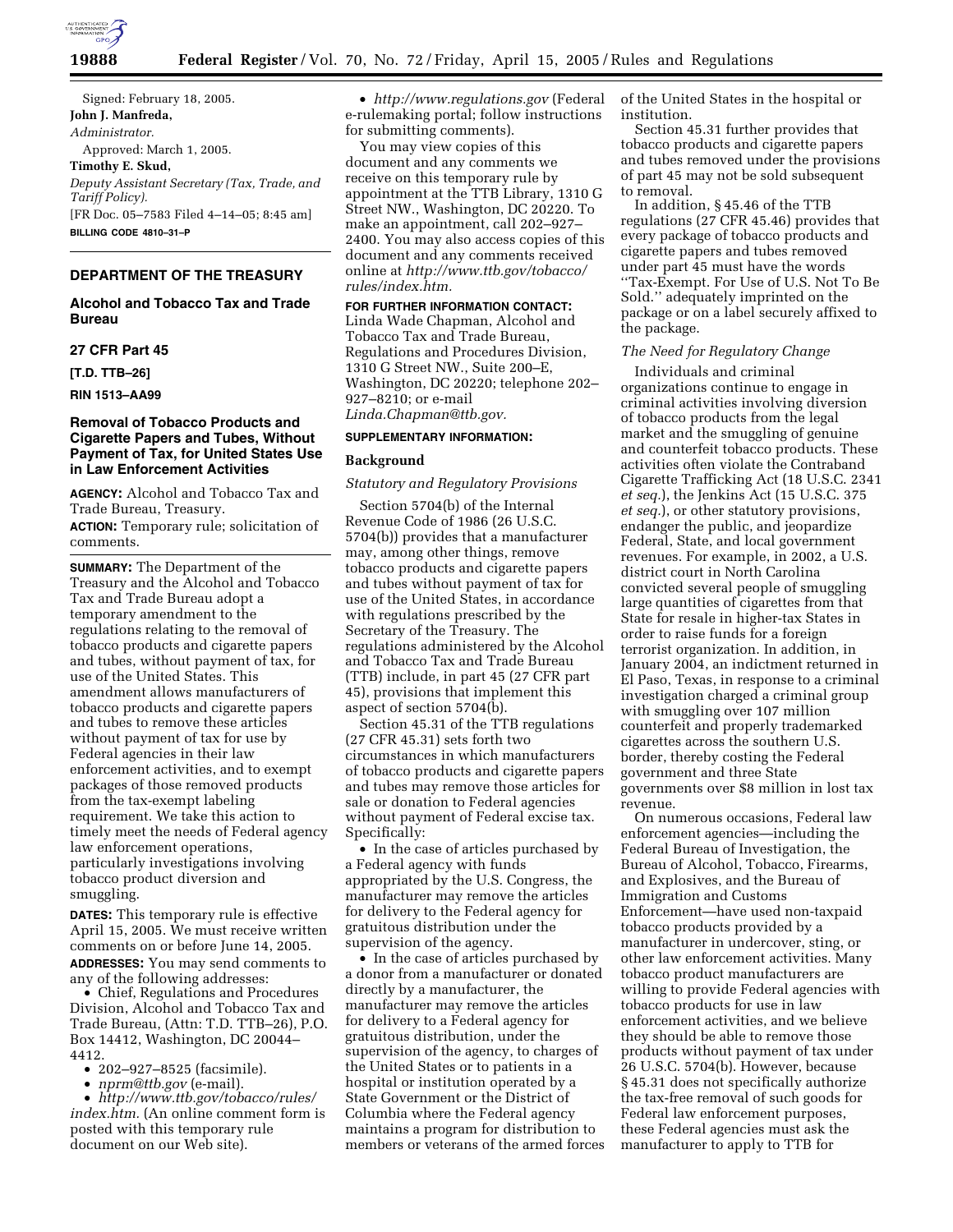approval of an alternate method or procedure under § 45.21 of the TTB regulations (27 CFR 45.21) to remove the tobacco products without payment of tax and without the required taxexempt label.

Section 45.21 permits TTB to approve variances from methods or procedures specifically prescribed in part 45, provided that good cause exists for the variance and that the variance is consistent with the purpose and intended effect of the prescribed method or procedure. In addition, the variance must afford equivalent security to the revenue, not be contrary to law, not result in increased cost to the Government, or hinder administration of part 45. In the case of law enforcement activities, the variances relate to the limited uses and the postremoval sale prohibition prescribed in § 45.31 and the tax-exempt label requirement in § 45.46.

TTB has found that requests from manufacturers for tax-free removals for Federal agencies' law enforcement activities meet the criteria for a variance under § 45.21. Consequently, we routinely grant written requests for these variances on a case-by-case basis. While we attempt to issue these variances as quickly as possible, this case-by-case written approval process often is counter-productive in the context of a fast-moving criminal investigation and unnecessarily adds to the administrative workload of TTB and the cooperating tobacco manufacturers.

Accordingly, we believe that it is appropriate to amend the regulations to remove this administrative bottleneck. We also believe that, for the reasons stated below, it is in the public interest to implement these regulatory changes immediately as a temporary rule with provision for the submission of public comments, which we will consider before adoption of a final rule in this matter. This temporary rule will eliminate the need for manufacturers of tobacco products and cigarette papers and tubes to obtain a variance to remove their products without payment of tax for use in a Federal law enforcement operation. These changes will save Federal law enforcement agencies valuable time in conducting their investigations and will not jeopardize the general public or the revenue.

The supplying of tobacco products and cigarette papers and tubes by manufacturers to Federal agencies will continue to be voluntary, and these changes in the regulations do not impose additional cost, compliance, or reporting burdens on manufacturers. In addition, the temporary regulation does not preclude manufacturers from selling tobacco products, without payment of tax, for use in a Federal law enforcement operation.

### **Discussion of the Temporary Amendments**

The amendments set forth in this document include a revision of § 45.31, which divides the section into paragraphs (a) and (b) in order to accommodate the new provision allowing removals without payment of tax for Federal law enforcement use and in order to improve the readability of the section. Paragraph (a) includes the terms of the existing first two sentences of the text as well as the new Federal law enforcement removal provision. Paragraph (b) repeats the sale prohibition terms of the last sentence of the existing text, but includes an exception for Federal law enforcement removals under paragraph (a)(3) when a sale is a necessary part of the law enforcement activity.

In addition, we amend § 45.46 by adding an exception clause at the beginning of the text for articles removed pursuant to § 45.31(a)(3). This exception is necessary because the taxexempt label required by § 45.46 could interfere with the Federal agency's law enforcement efforts.

#### **Public Participation**

#### *Submitting Comments*

We invite comments from interested members of the public on this temporary rule. Please provide specific information in support of your comments, and submit your comments by the closing date shown above in this notice. Your comments must reference T.D. TTB–26 and must include your name and mailing address. Your comments must be legible and written in language acceptable for public disclosure. We do not acknowledge receipt of comments, and we consider all comments as originals. You may submit comments in one of five ways:

• *Mail:* You may send written comments to TTB at the address listed in the **ADDRESSES** section.

• *Facsimile:* You may submit comments by facsimile transmission to 202–927–8525. Faxed comments must—

(1) Be on 8.5- by 11-inch paper; (2) Contain a legible, written signature; and

(3) Be no more than five pages long. This limitation assures electronic access to our equipment. We will not accept faxed comments that exceed five pages.

• *E-mail:* You may e-mail comments to *nprm@ttb.gov.* Comments transmitted by electronic mail must—

(1) Contain your e-mail address;

(2) Reference this notice number on the subject line; and

(3) Be legible when printed on 8.5- by 11-inch paper.

• *Online form:* We provide a comment form with the online copy of this temporary rule document on our Web site at *http://www.ttb.gov/tobacco/ rules/index.htm.* Select the ''Send comments via e-mail'' link under this document number.

• *Federal e-Rulemaking Portal:* To submit comments to us via the Federal e-rulemaking portal, visit *http:// www.regulations.gov* and follow the instructions for submitting comments.

You may also write to the Administrator before the comment closing date to ask for a public hearing. The Administrator reserves the right to determine, in light of all circumstances, whether to hold a public hearing.

#### *Confidentiality*

All submitted material is part of the public record and subject to disclosure. Do not enclose any material in your comments that you consider confidential or inappropriate for public disclosure.

# *Public Disclosure*

You may view copies of this temporary rule document and any comments we receive by appointment at the TTB Library at 1310 G Street, NW., Washington, DC 20220. You may also obtain copies at 20 cents per 8.5- x 11 inch page. Contact our librarian at the above address or telephone 202–927– 2400 to schedule an appointment or to request copies of comments.

For your convenience, we will post this document and any comments we receive on this temporary rule on the TTB Web site. We may omit voluminous attachments or material that we consider unsuitable for posting. In all cases, the full comment will be available in the TTB Library. To access the online copy of this temporary rule and any posted comments, visit *http:// www.ttb.gov/tobacco/rules/index.htm.* Select the ''View Comments'' link under this document number to view the posted comments.

#### **Regulatory Flexibility Act**

Because no notice of proposed rulemaking is required for a temporary rule, the provisions of the Regulatory Flexibility Act (5 U.S.C. 601 *et seq.*) do not apply.

#### **Executive Order 12866**

This temporary rule is not a significant regulatory action as defined by Executive Order 12866. Therefore, it requires no regulatory analysis.